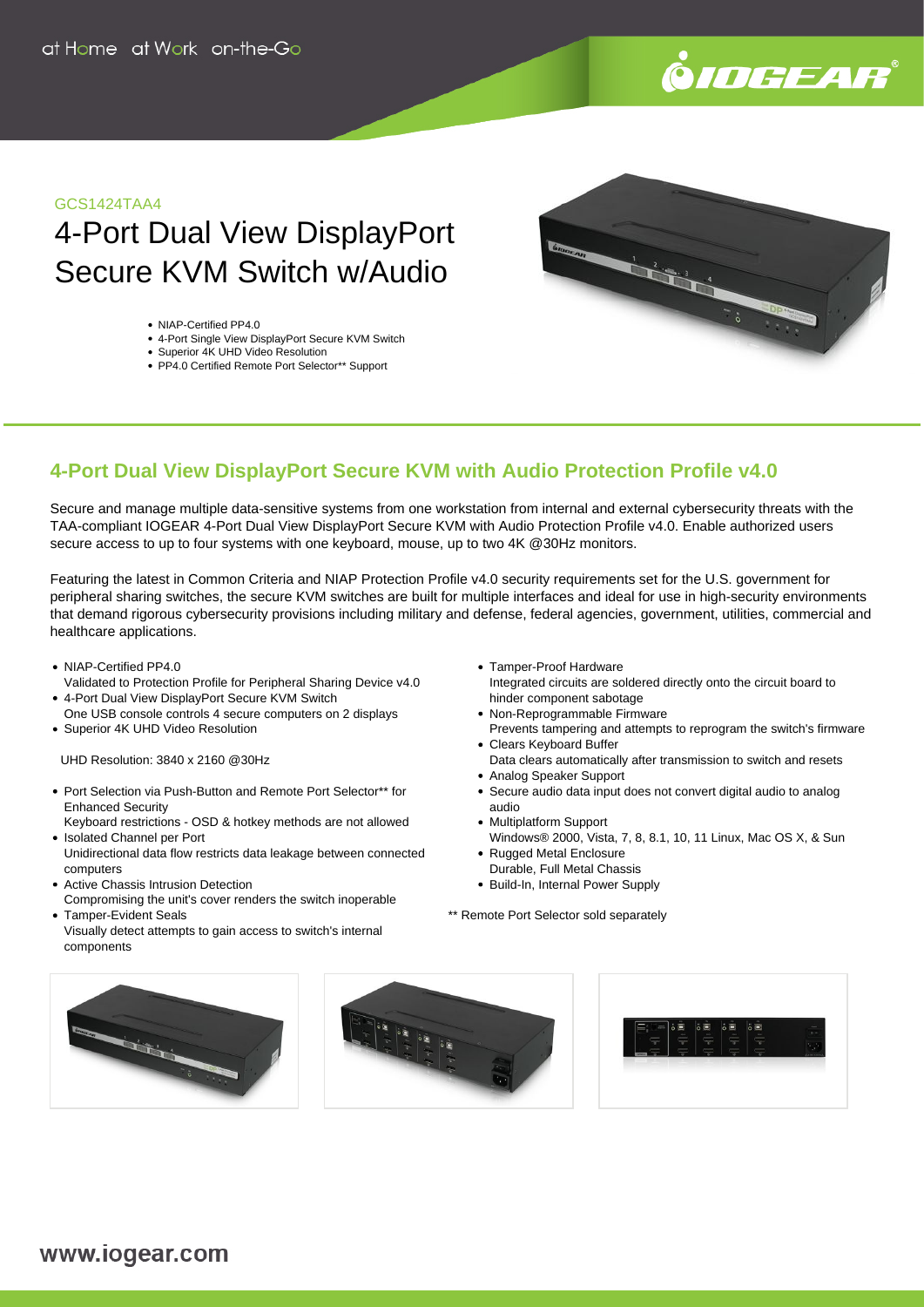



#### **Requirements**

Console

#### **Package Contents**

- 1x GCS1424TAA4
- 1x Power Cord
- 1x User Guide
- 1x Warranty Card
- DisplayPort monitors capable of the highest resolution that you will be using on any computer in the installation
- Standard 104-key wired USB keyboard
- Standard 2 or 3 button wired USB mouse
- Speaker (optional)

#### **Computers**

- 2 x DisplayPort Video output connectors
- A USB Type A port for keyboard and mouse
- A 3.5mm jack Audio port for speaker (Optional)

### Operting Systems

- Win 7, 8, 10, 11
- Linux: Kernel2.6+, RedHat v6.0+, SuSE v8.2+ Mandriva(Mandrake) v9.0+
- Unix: AIX v4.3. FreeBSD v3.51+, Sun Solaris v9.0+
- Novell Netware v5.0+Mac OS v9+
- $\cdot$  DOS v6.2+